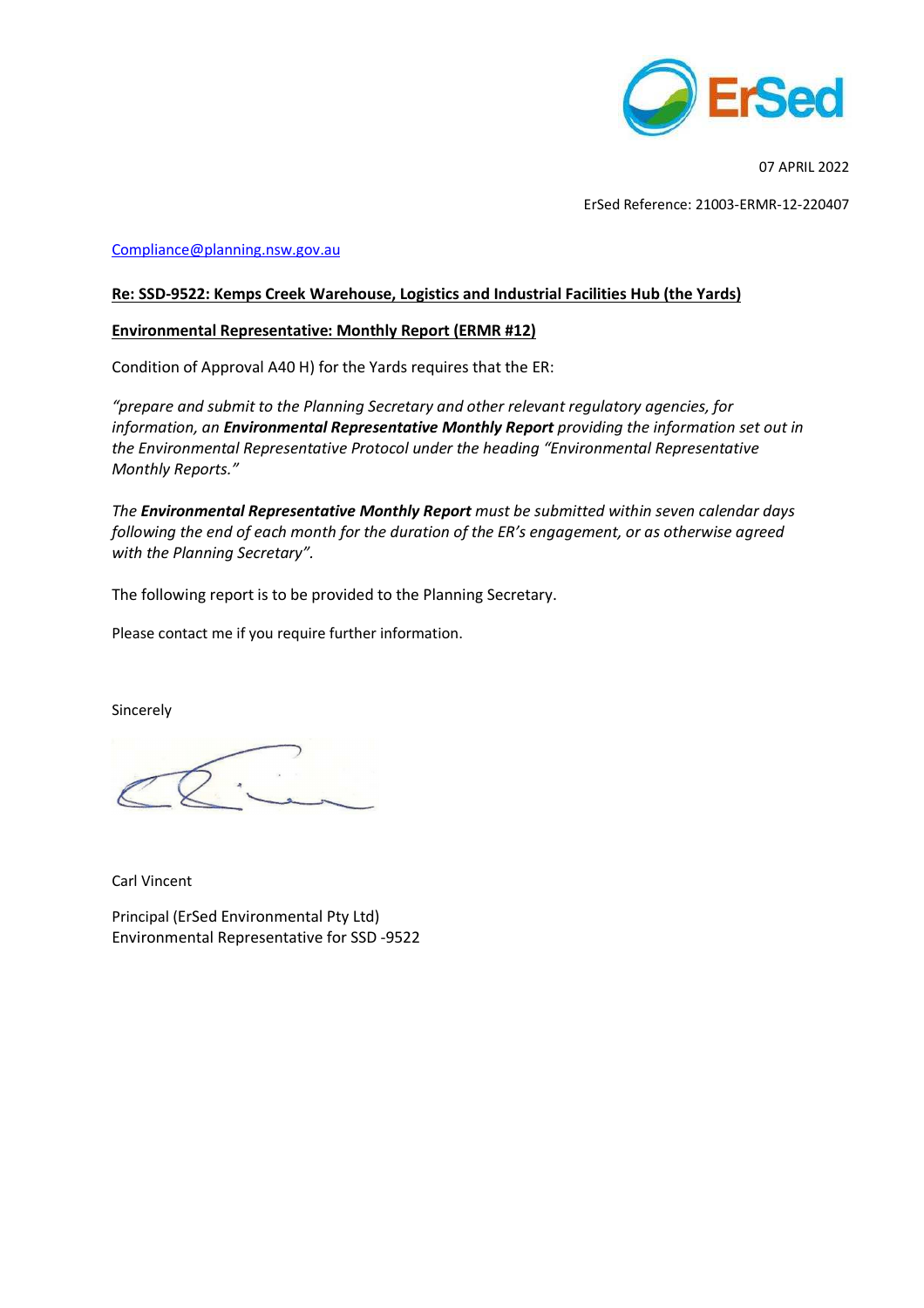#### **Re: SSD-9522: Kemps Creek Warehouse, Logistics and Industrial Facilities Hub (the Yards) Environmental Representative Monthly Report (ERMR #12) For the period 1 MARCH 22 to 31 MARCH 2022**



| 1. | Construction<br>activities<br>carried out<br>during the<br>reporting<br>period | The following works were completed during the period;<br><b>Construction Works</b><br>Earthworks<br>Import fill to lot 5, Lot 6, Lot 10 (general fill and stabilised base)<br>$\bullet$<br>Retaining wall construction Lot 5<br>٠<br>Strip topsoil Subdivided lot 2<br>Import fill Subdivided lot $2$ – crush existing material and continue to import shale                                                                                                                                                                                                                                                                                                                                                                                                                                                                                                                                                            |  |  |  |  |  |
|----|--------------------------------------------------------------------------------|-------------------------------------------------------------------------------------------------------------------------------------------------------------------------------------------------------------------------------------------------------------------------------------------------------------------------------------------------------------------------------------------------------------------------------------------------------------------------------------------------------------------------------------------------------------------------------------------------------------------------------------------------------------------------------------------------------------------------------------------------------------------------------------------------------------------------------------------------------------------------------------------------------------------------|--|--|--|--|--|
|    |                                                                                | Stormwater & Estate Roads<br>Southern stormwater channel topsoil stripping<br>$\bullet$<br>Stormwater works East / West road<br>$\bullet$                                                                                                                                                                                                                                                                                                                                                                                                                                                                                                                                                                                                                                                                                                                                                                               |  |  |  |  |  |
|    |                                                                                | Other<br>Dewater excavation areas into onsite basin<br>$\bullet$<br>Treatment and discharge of detained waters<br>٠<br>Disposal of demolition waste - no disposal of demolition material<br>$\bullet$<br>Vegetation removal - topsoil only                                                                                                                                                                                                                                                                                                                                                                                                                                                                                                                                                                                                                                                                              |  |  |  |  |  |
| 2. | Proposed<br>upcoming<br>construction<br>works (where<br>known)                 | The following works are expected in the next period;<br><b>Construction Works</b><br>Earthworks<br>Import fill to lot 5, Lot 6, Lot 10, Lot 9 (general fill and stabilised base)<br>Retaining wall construction Lot 5 & Subdivided Lot 2<br>Import fill Subdivided lot $2$ – crush existing material and continue to import shale<br>$\bullet$<br>Stormwater & Estate Roads<br>Southern stormwater channel topsoil stripping<br>Stormwater works East / West road and North / South road<br>Prepare of East / West road subgrade - trim and compact subgrade and place sandstone<br>Road pavement installation East / West road - crush stockpile sandstone, place as pavement<br>Other<br>Dewater excavation areas into onsite basin<br>$\bullet$<br>Treatment and discharge of detained waters<br>$\bullet$<br>Vegetation removal - topsoil only<br><b>Building works</b><br>Lot 5 building works commence (footings) |  |  |  |  |  |
| 3. |                                                                                | ER activities undertaken during this reporting period                                                                                                                                                                                                                                                                                                                                                                                                                                                                                                                                                                                                                                                                                                                                                                                                                                                                   |  |  |  |  |  |
|    | Site inspections                                                               | The ER has undertaken the following inspections;<br>These may have included specific inspections to confirm completion of primary Erosion and Sediment<br>Controls in accordance with the requirements of conditions.<br>11/03/22<br><b>General Site Inspection</b><br>Site inspection to confirm site environmental controls and confirmation of<br>controls in accordance with PESCP & CEMP.<br>22/03/22<br>General Site Inspection<br>Site inspection to confirm site environmental controls and confirmation of<br>$\bullet$<br>controls in accordance with PESCP & CEMP.                                                                                                                                                                                                                                                                                                                                           |  |  |  |  |  |
|    |                                                                                | A selection of photographs taken as part of inspections is provided, with comments, at item 14.                                                                                                                                                                                                                                                                                                                                                                                                                                                                                                                                                                                                                                                                                                                                                                                                                         |  |  |  |  |  |
|    | <b>Audits</b><br>undertaken                                                    | The following Audits were undertaken in the period.<br><b>NIL</b>                                                                                                                                                                                                                                                                                                                                                                                                                                                                                                                                                                                                                                                                                                                                                                                                                                                       |  |  |  |  |  |
|    |                                                                                |                                                                                                                                                                                                                                                                                                                                                                                                                                                                                                                                                                                                                                                                                                                                                                                                                                                                                                                         |  |  |  |  |  |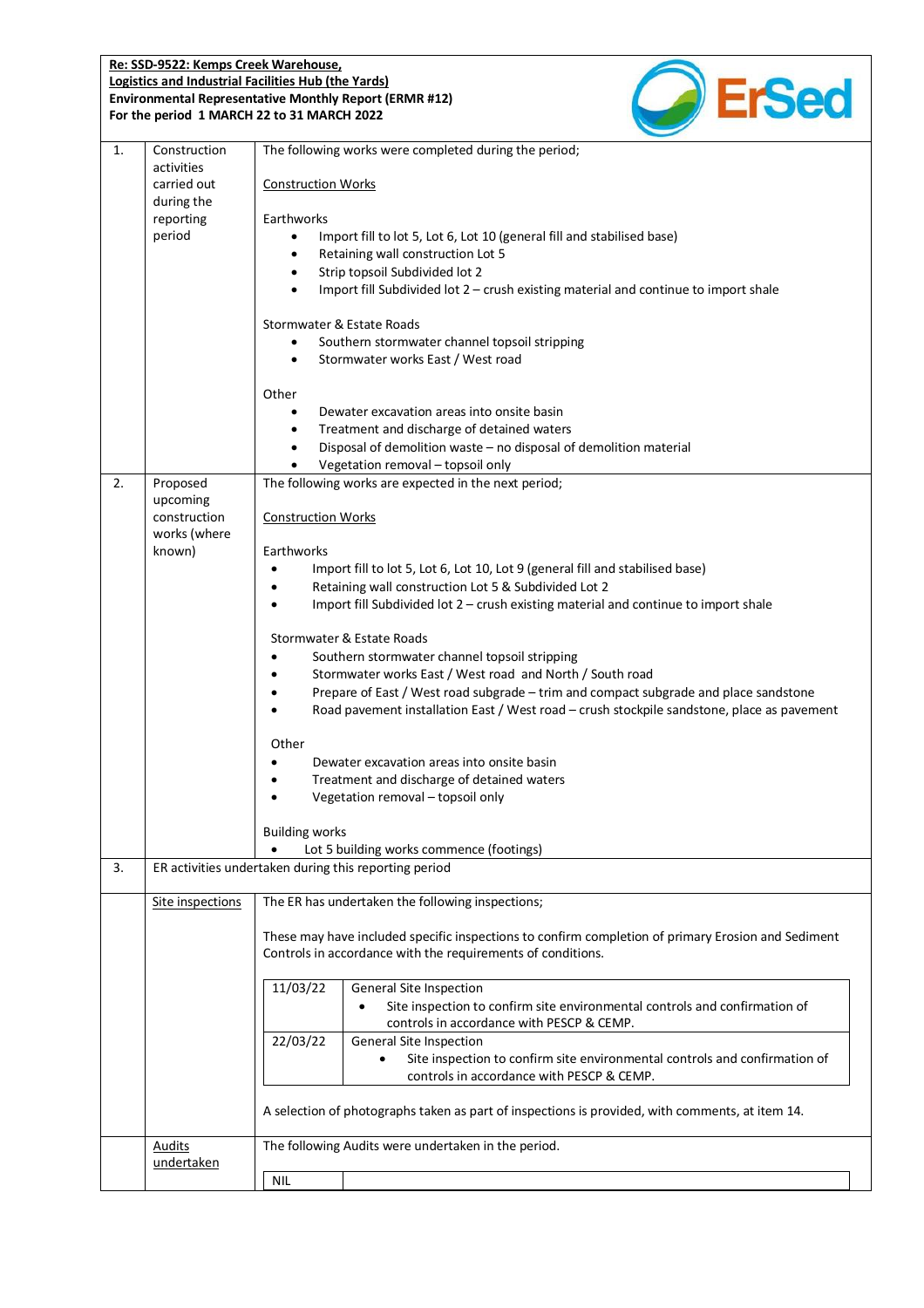| 4.  | Summary of<br>Community<br>Consultation                                                                | The CCS includes the register of consultation and communication for the Project.<br>A summarised extract for the period is provided as Attachment 1.<br>Complete records of the register are available if required.                                                                                                                                                                                                                                          |  |  |  |  |
|-----|--------------------------------------------------------------------------------------------------------|--------------------------------------------------------------------------------------------------------------------------------------------------------------------------------------------------------------------------------------------------------------------------------------------------------------------------------------------------------------------------------------------------------------------------------------------------------------|--|--|--|--|
| 5.  | Summary of<br>Complaints                                                                               | The following complaints have been received during the period.<br><b>NIL</b>                                                                                                                                                                                                                                                                                                                                                                                 |  |  |  |  |
| 6.  | Summary of<br>Incidents                                                                                | <b>NIL</b>                                                                                                                                                                                                                                                                                                                                                                                                                                                   |  |  |  |  |
| 7.  | Summary of<br>Non-<br>Compliances                                                                      | The following non-compliances were recorded and notified during the period<br><b>NIL</b>                                                                                                                                                                                                                                                                                                                                                                     |  |  |  |  |
| 8.  | Evaluation of<br>Environmental<br>Performance                                                          | All works have been undertaken consistent with of the approved management plans and the Conditions<br>of Consent.                                                                                                                                                                                                                                                                                                                                            |  |  |  |  |
| 9.  | Analysis of<br>Lesson Learnt<br>and<br>Opportunities<br>for<br>improvement                             | <b>NIL</b>                                                                                                                                                                                                                                                                                                                                                                                                                                                   |  |  |  |  |
| 10. | Any changes to<br>the project<br>including<br>changes to<br>CEMP and<br>other Project<br>Documentation | <b>NIL</b>                                                                                                                                                                                                                                                                                                                                                                                                                                                   |  |  |  |  |
| 11. | Any meetings<br>attended by ER                                                                         | The ER has been involved in the following meetings;<br><b>NIL</b>                                                                                                                                                                                                                                                                                                                                                                                            |  |  |  |  |
| 12. | Summary of<br>documents<br>issued by the ER                                                            | The following documents were issued by the ER; these were uploaded to the DPIE portal.<br>21003 ERMR-11-0-220304<br>ER Monthly Report for period to 1 FEB 22 DEC to 28 FEB 2022<br>Regular inspection reports are also provided to the DPIE directly for their information not via the portal.                                                                                                                                                               |  |  |  |  |
| 13. | <b>Closing Remarks</b>                                                                                 | Significant rainfall has been received over the site during the months of January (120mm & 14 rain days),<br>February (203mm & 17 rain days) and March (507mm & 22 rain days).<br>This has greatly restricted work activities at the site and also limited access to western areas of the site.<br>Note within March 2022 only 1 single day period existed (14th March) where basins were out the 5 day<br>rain event period in respect to basin dewatering. |  |  |  |  |
| 14. |                                                                                                        | Photos and comments from inspections                                                                                                                                                                                                                                                                                                                                                                                                                         |  |  |  |  |
|     | Photo                                                                                                  | Date, Location & Comment                                                                                                                                                                                                                                                                                                                                                                                                                                     |  |  |  |  |
|     | Ō                                                                                                      | 11/03/22<br>The main site entrance in is shut<br>The wheel wash and exit is clear of sediment<br>The wheel wash basin is full and will need to be dewatered to the main basin once<br>other site water has been managed.                                                                                                                                                                                                                                     |  |  |  |  |
|     |                                                                                                        |                                                                                                                                                                                                                                                                                                                                                                                                                                                              |  |  |  |  |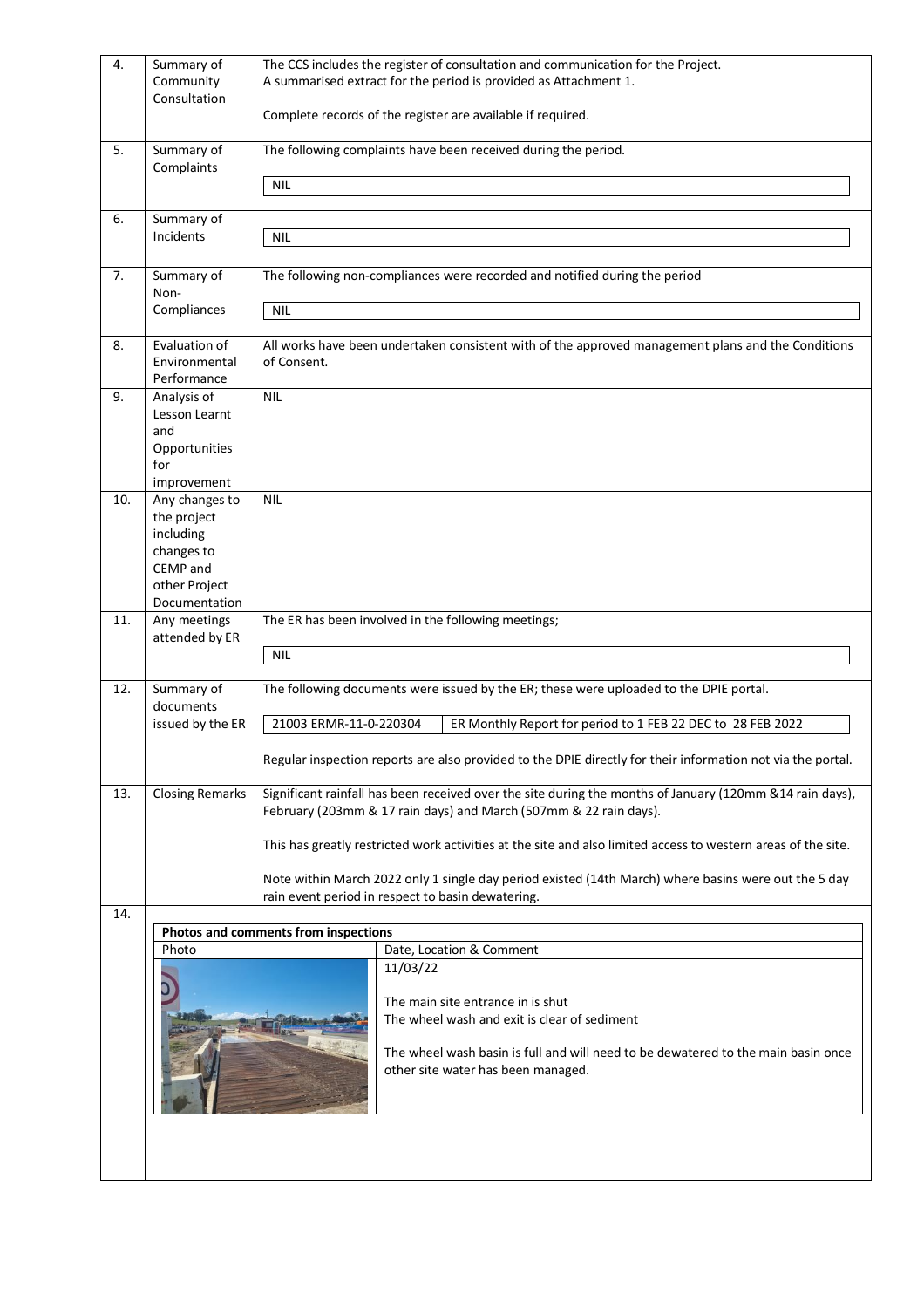| 11/03/22                                                                        |
|---------------------------------------------------------------------------------|
| The inlet to the basin has failed and will need to be reconstructed.            |
|                                                                                 |
|                                                                                 |
|                                                                                 |
|                                                                                 |
|                                                                                 |
|                                                                                 |
|                                                                                 |
|                                                                                 |
| 11/03/22                                                                        |
| The spillway top the main basin was not engage and the overflow is instead from |
| the northern extent of the secondary basin.                                     |
|                                                                                 |
| This overflow is stable over thick vegetation                                   |
| This area should not be accessed with machinery unless it is to modify and      |
| formalise the access or raise it to ensure the design spillway is engaged.      |
|                                                                                 |
|                                                                                 |
|                                                                                 |
| 22/03/22                                                                        |
| The main south west basin and secondary basin have been dewatered               |
|                                                                                 |
|                                                                                 |
|                                                                                 |
|                                                                                 |
|                                                                                 |
|                                                                                 |
|                                                                                 |
|                                                                                 |
|                                                                                 |
|                                                                                 |
|                                                                                 |
|                                                                                 |
|                                                                                 |
|                                                                                 |
|                                                                                 |
|                                                                                 |
|                                                                                 |